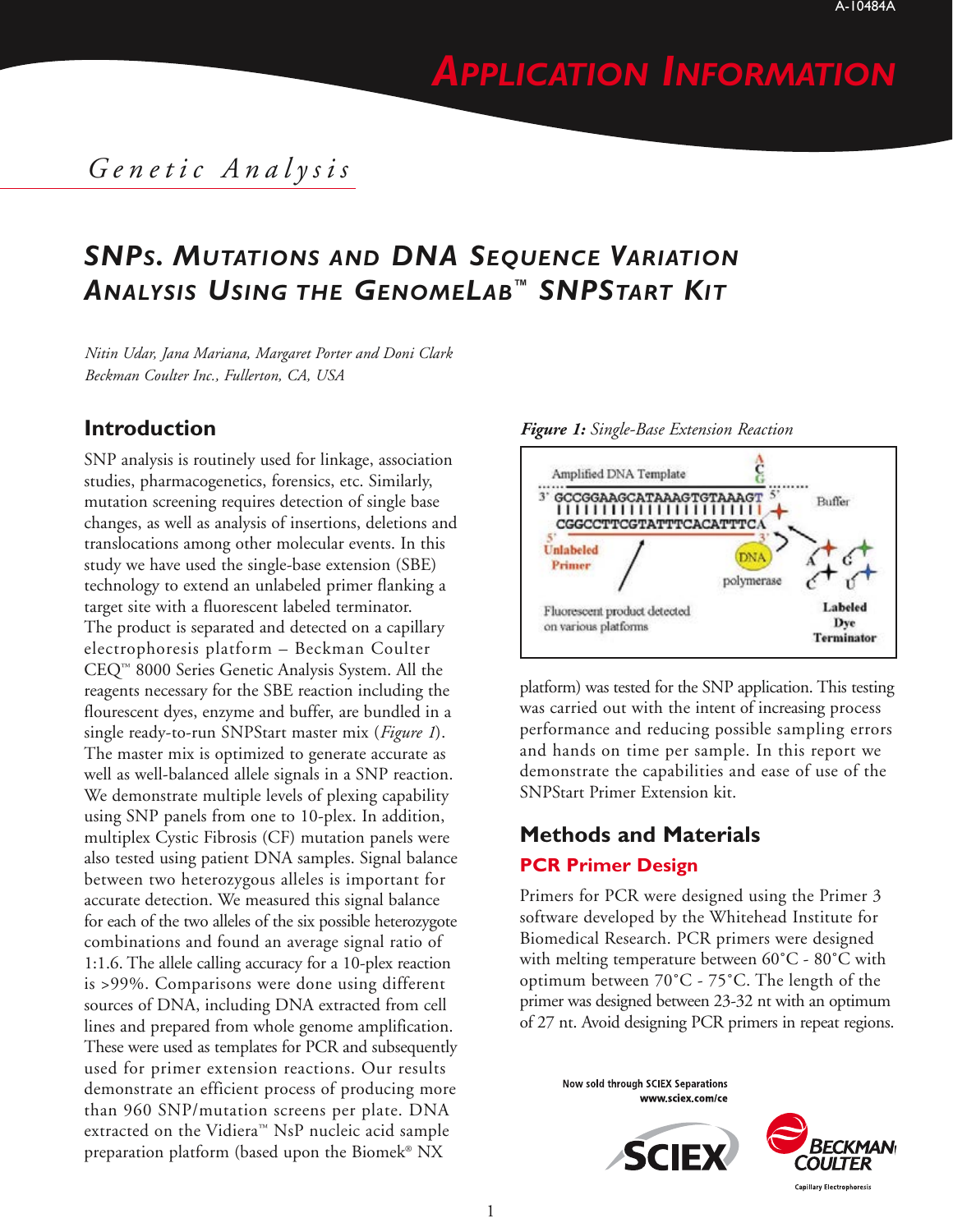The desired length of the PCR products was between 150-1000 bps. The lower limit is important when columns are used for PCR purification. Most commonly used columns have a lower limit of approximately 100 bp. PCR products larger than 1000 bps may need an additional denaturation step (94˚C for 1 min) immediately prior to primer extension cycling. Smaller PCR products are desired because they will have a less likelihood of nonspecific binding of other products. For a multiplex PCR situation, design the product lengths so that they do not overlap by less than 30bp. This enables visualization of each individual band if run on a regular agarose gel to verify successful PCR before further processing the sample. In these experiments we used the following PCR cycling conditions: 94°C/2 min followed by 35 cycles of 94°C/30 sec, 60˚C for 1 min and 72˚C for 1 min (the time will need to be increased further for longer PCR products) and then held at 4˚C. The PCR products have to be further processed to remove all the excess primer and dNTP before proceeding with the SNP reaction. This can be achieved by either treating the PCR product with EXO-SAP (GE HealthCare, US) or column purification. Follow manufacturer's recommendation for this step. PCR products were electrophoresed either on an agarose gel or on an Agilent Labchip (Agilent Technologies, US) to verify specificity and make sure there were no artifact bands.

Allele balance is partially dependent on the amount of template used in the PCR reaction. If the starting DNA concentration is too little it will lead to a successful PCR reaction but the allele balance could be unacceptable. To avoid this problem of allele bias introduced during PCR, add sufficient template DNA (in the range of 100-200 ng).

#### **Interrogation Primers**

Interrogation primers were designed using the same considerations as mentioned above (for PCR primer design). Interrogation primers can sometimes be difficult to design using the ideal parameters because the locus is fixed. There are only two choices in designing the primers – either on the forward strand or the reverse strand. Vary the number of bases in the primer to increase the Tm. Hairpin and other secondary structures are difficult to avoid in the interrogation primer. Select the one that has the least secondary structure. It is sometimes easier to design primer on both strands of the SNP and selecting the one that works the best. In a multiplex panel, a poly A tail should be added to separate the different SNPs. The poly A tail is added to the 3' end of the primer. In a panel with more than 7 primers, the interrogation primers should be spaced out by 6 nts. For panels 7-plex and less, space out the primer by at least 8 nt. Interrogation primer can be designed on either strand of the target sequence. Even if primers are spaced out at fixed intervals expect a few variations in the mobility.

| Primer     | Size | Base<br>Change | <b>Difference</b><br>in Size | Sequence                                                                |  |
|------------|------|----------------|------------------------------|-------------------------------------------------------------------------|--|
| $SNP1-U43$ | 25   | G/T            | N.A.                         | AAAAGTGAAAACTAAGGGAAACTGC                                               |  |
| SNP2-U36   | 31   | A/T            | 6                            | AAAAAACTGCGGGATTCTCGTTGGCAATGAA                                         |  |
| SNP3-U13   | 37   | C/G            | 6                            | AAAAAAAAAAAAGTGTTTGATCTTGTGAATAAATGAG                                   |  |
| $SNP4-U19$ | 43   | C/A            | 6                            | AAAAAAAAAAAAAAAAAACCCATGACTTCTGCCCCCACACCCTG                            |  |
| SNP5-U30   | 49   | C/T            | 6                            | AAAAAAAAAAAAAAAAAAAAAAATCTCAAAAGGAAACACTT-<br><b>TAGCCCA</b>            |  |
| SNP6-U30   | 55   | G/A            | 6                            | AAAAAAAAAAAAAAAAAAAAAAAAAAAAAAGGGAGATGCAA-<br><b>CATCAGGTGATAAG</b>     |  |
| $SNP7-U4$  | 61   | C/A            | 6                            | AAAAAAAAAAAAAAAAAAAAAAAAAAAAAAAAAAATTTTGAACT<br><b>CTCCTAACAGAGCTGA</b> |  |
| $SNP8-U5$  | 67   | G/A            | 6                            | GACAGCCTCGAGACTCAGGTGA                                                  |  |
| $SNP9-U34$ | 72   | C/G            | 5                            | AATCTAATGGCATGTGATACTCATCC                                              |  |
| SNP10-U37  | 77   | C/T            | 5                            | AAAAAACTCTGTGGACCACATCTGAGTCCTG                                         |  |

*Table 1: Details of interrogation primers used in SNP panels.*

*\*N.A. - Not Applicable*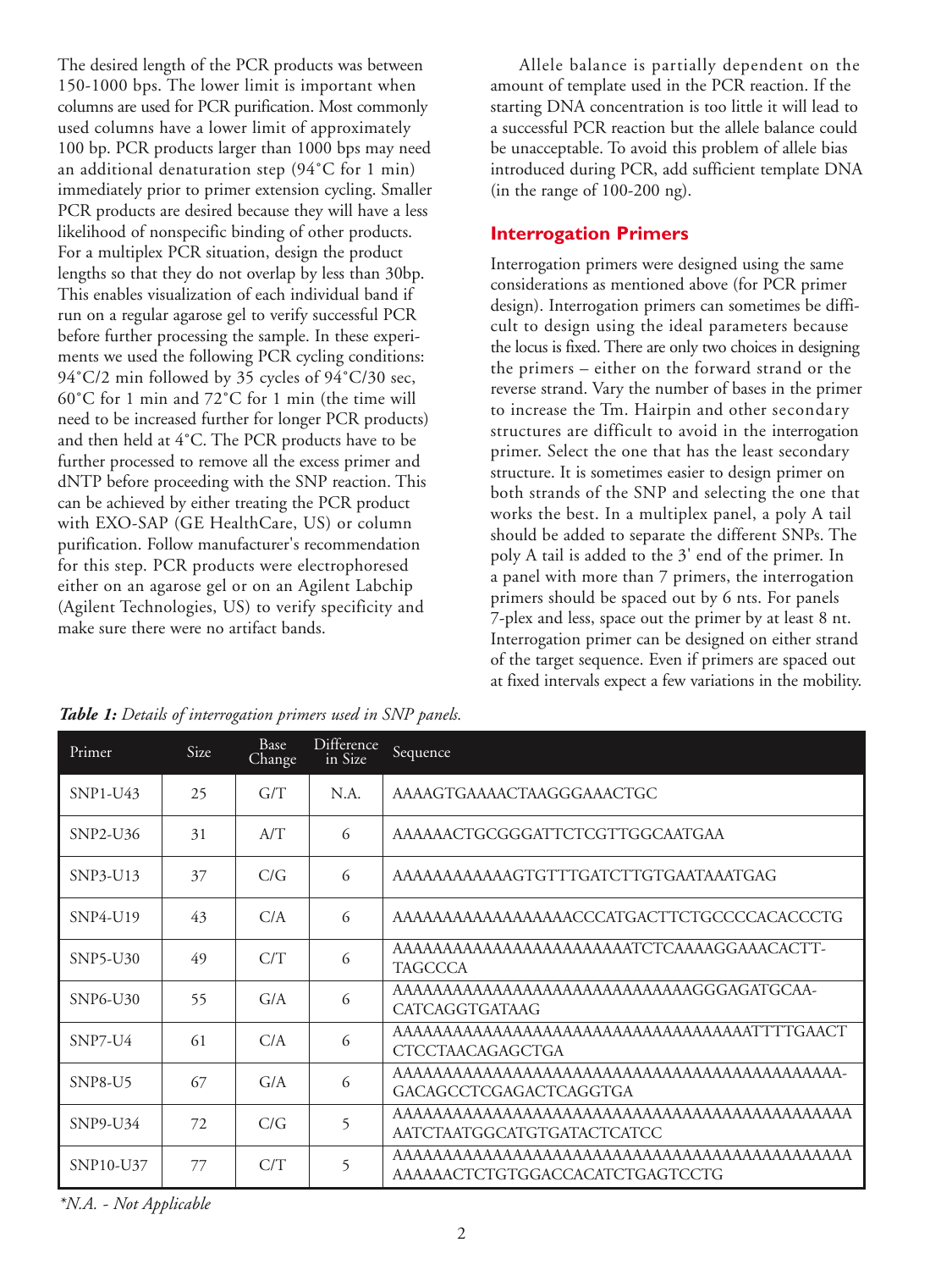*Table 2: Details of interrogation primers used in Cystic Fibrosis panels.*

| Primer              | <b>Size</b> | Base<br>Change | Sequence                                                              |
|---------------------|-------------|----------------|-----------------------------------------------------------------------|
| A455E               | 23          | $g$ >t         | ctgctccagtggatccagcaacc                                               |
| G1349D              | 35          | g>a            | AAAAAAAAAAAatgggggctgtgtcctaagccatg                                   |
| N1303K              | 47          | g > c          | AAAAAAAAAAAAAAAAAatgatcactccactgttcatagggatccaa                       |
| R <sub>1162</sub> X | 53          | g>a            | AAAAAAAAAAAAAAAAAAAAAAAatgttggcatgtcaatgaacttaaagactc                 |
| $2789 + 5G$         | 59          | c > t          | AAAAAAAAAAAAAAAAAAAAAAAAAAAAAAacacaatctacacaataggacatggaata           |
| W <sub>1282</sub> X | 64          | g>a            | AAAAAAAAAAAAAAAAAAAAAAAAAAAAAAAAAAagtcttgggattcaataactttgcaaca<br>gtg |
| R117H               | 73          | g>a            | ggataacaaggaggaac                                                     |
| F508                | 37          | c > t          | AAAAAAAAatgcctggcaccattaaagaaaatatcat                                 |
| 3849+10kb           | 31          | c > a          | gagtcttccatctgttgcagtattaaaatgg                                       |

*Figure 2: Multiplex Setup*



Generally you would require a few optimization steps to balance the signal intensity in a multiplex SNP reaction. The protocol to follow is as follows: Carry out the multiplex or single plex PCR as per your protocol. Separate it on a agarose gel to make sure there are no artifact bands (overload the product a little bit to be sure you can visualize the artifacts if any). Make sure all excess primer is removed from this reaction before proceeding with the SNP primer extension reaction. A clean and robust PCR product is the single most important factor in determining the success of the SNP reaction. Resuspend interrogation primers to a final concentration of 100µM. Mix 1µl of each of the individual primers in a tube and use 1µl of this mixture for the SNP reaction (*Figure 2*). Follow the same rule of thumb for the PCR products if doing a poolplex (where each of the individual PCR products after ExoSAP/Column purification is mixed in a 1:1 proportion – take 1µl of this mixture for the SNP primer extension reaction).

#### **SNP Reaction**

Interrogation primers used in the SNP panel are as mentioned in Table 1 and for Cystic Fibrosis Panel in Table 2. Template concentration in the various SNP reactions are shown in Table 3. If the PCR reaction required DMSO or other denaturing agents

in the reaction – purify the PCR reaction using column purification to remove the denaturing agent. If using such PCR products for the SNP reaction add Betaine in the range of 0.5 - 1.5 M to obtain robust primer extension products. The protocol as described in Table 4 was followed for the SNP and Cystic Fibrosis panels described in this report. It is important to note that the master mix has glycerol as one of its components. Therefore pipette the master mix with care. Protect the master mix as well as the reaction tubes from exposure to light.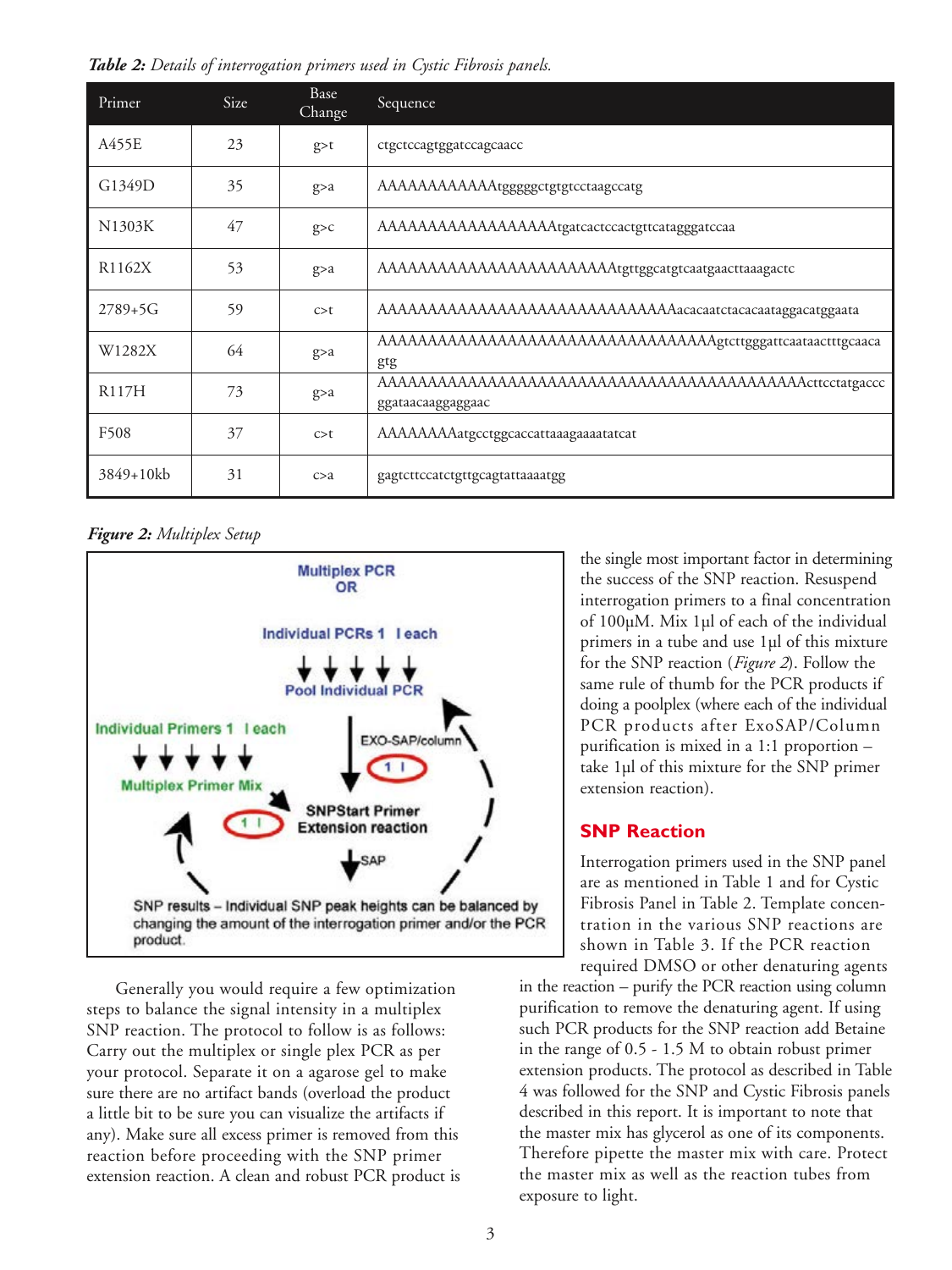*Table 3: Concentration of template and primer used in the SNP reaction.*

| SNP reaction | Individual PCR-Template<br>concentration in the mixture | Individual Primer concentration<br>in the mixture. | <b>Dilutions</b> | Loading<br>volume |
|--------------|---------------------------------------------------------|----------------------------------------------------|------------------|-------------------|
| $10$ -plex   | $0.3 - 3.5$ ngs                                         | $0.4 - 2.0 \mu M$                                  | 1:3              | $1.0 \mu$         |
| $2$ -plex    | $1.4$ ngs                                               | $0.1 - 1.0 \mu M$                                  | 1:6              | $1.0 \mu l$       |
| Single-plex  | $7.0 - 40.0$ ngs                                        | $0.1 - 1.0 \mu M$                                  | $1:10 - 1:20$    | $1.0 \mu$         |

#### *Table 4*

| Component                                | Volume        |  |
|------------------------------------------|---------------|--|
| <b>SNPStart Master Mix</b>               | $4.0 \mu L$   |  |
| DNAse RNAse free PCR grade water         | $x.x \mu L$   |  |
| Interrogation Primer $(0.1 - 1.0 \mu M)$ | $x.x \mu L$   |  |
| PCR product or template (1-100 fmoles)   | $x.x \mu L$   |  |
| <b>Total Volume</b>                      | 10. 0 $\mu$ L |  |

After mixing all components of the SNP reaction the tubes were given a short spin to consolidate the mixture to the bottom of the tube. This was followed by thermal cycling the tubes at 94˚C for 20 seconds followed by 45°C for 10 seconds. The single-plex reactions were cycled 25 times and multiplex reactions 36 times followed by holding at 4˚C.

After thermal cycling, the excess dye terminators in the SNP reaction were cleaned up using 0.25 U of Shrimp Alkaline Phospatase (SAP), 1µl of SAP buffer and 1.75 µl of DNAse RNAse free water. Load 1µl of the treated SNP reaction into 39.5µl of SLS and 0.5µl of Size Standard 80 (Table 4). Overlay the samples with mineral oil. After loading the sample plate and buffer plate on to the GenomeLab/CEQ Genetic Analysis System, select SNP-1 as the run method in the sample plate layout. Before starting the run make sure the capillaries are preheated to 50˚C immediately prior to starting the run. This ensures proper separation for the first row of samples. Preheating is not required for subsequent rows within the same run. Observe the raw data for the first run by opening the results in the sequence analysis software. The sample peak heights should ideally be 50%-150% the peak height of size standard 13. Make appropriate dilutions of the cleaned SNP product in SLS if signal is too high. In such situations the dilution step can be avoided by decreasing the number of cycles for the primer extension reaction. Individual SNP peaks should be evenly balanced by increasing or decreasing their volume in the primer mix. In cases with a mixture of homozygous and heterozygous peaks the heterozygous peak heights should be adjusted to approximately half the height

of the homozygous peaks. If necessary use a higher  $(100\mu)$  or lower  $(1\mu)$  starting primer concentration for peaks that need to be adjusted. Ideally the peak heights should be between 8,000-80,000 rfu. Peaks with saturated signal will lead to errors in data analysis including missing peaks.

#### **Data Analysis**

For Software version 8.0 and 9.0 users, install the SNP Software Update before data analysis. The software needs to be installed only once. To set up analysis parameters for the SNPStart data, use the fragment analysis module and follow the steps listed below.

- *1. Create a new study by selecting the sample raw data that needs to be analyzed, then select "Next".*
- *2. Select "Default SNP Analysis Parameters" from the drop-down menu. The following parameters should be modified to correctly analyze the SNPStart data.*
- *3. Click "Edit", then from the General Tab, change the Slope Threshold to 25 and Relative Peak Height Threshold to 15. These values can be adjusted, depending on the raw data to be analyzed.*
- *4. Select the "Advanced" Tab and then choose the "SNP ver. 2" Dye Mobility Calibration.*
- *5. Click "Save As", and then name the new Analysis method with a unique name, e.g. "SNPStart-Analysis Parameters." This method is now set up to analyze the data generated using the GenomeLab™ SNPStart Primer Extension Kit. This method can be further modified for adjusting the threshold or if SNP locus tags are added to the study. SNP locus tags can be created by clicking on the "SNP Locus Tag" tab in the analysis parameters section. Select "New locus" and fill in the relevant information. The text entered for the "Locus tag" will appear in the locus tag list. The text entered for the "Locus name" will appear in the analyzed results above the appropriate allele peaks. The "Apparent Fragment Size" should be determined by taking the average peak of previously analyzed results. Remove alleles that are not present in the SNP in "Allele ID's for" section. For example in an A/T SNP remove the C and G allele by deleting them. Save these settings with a different name.*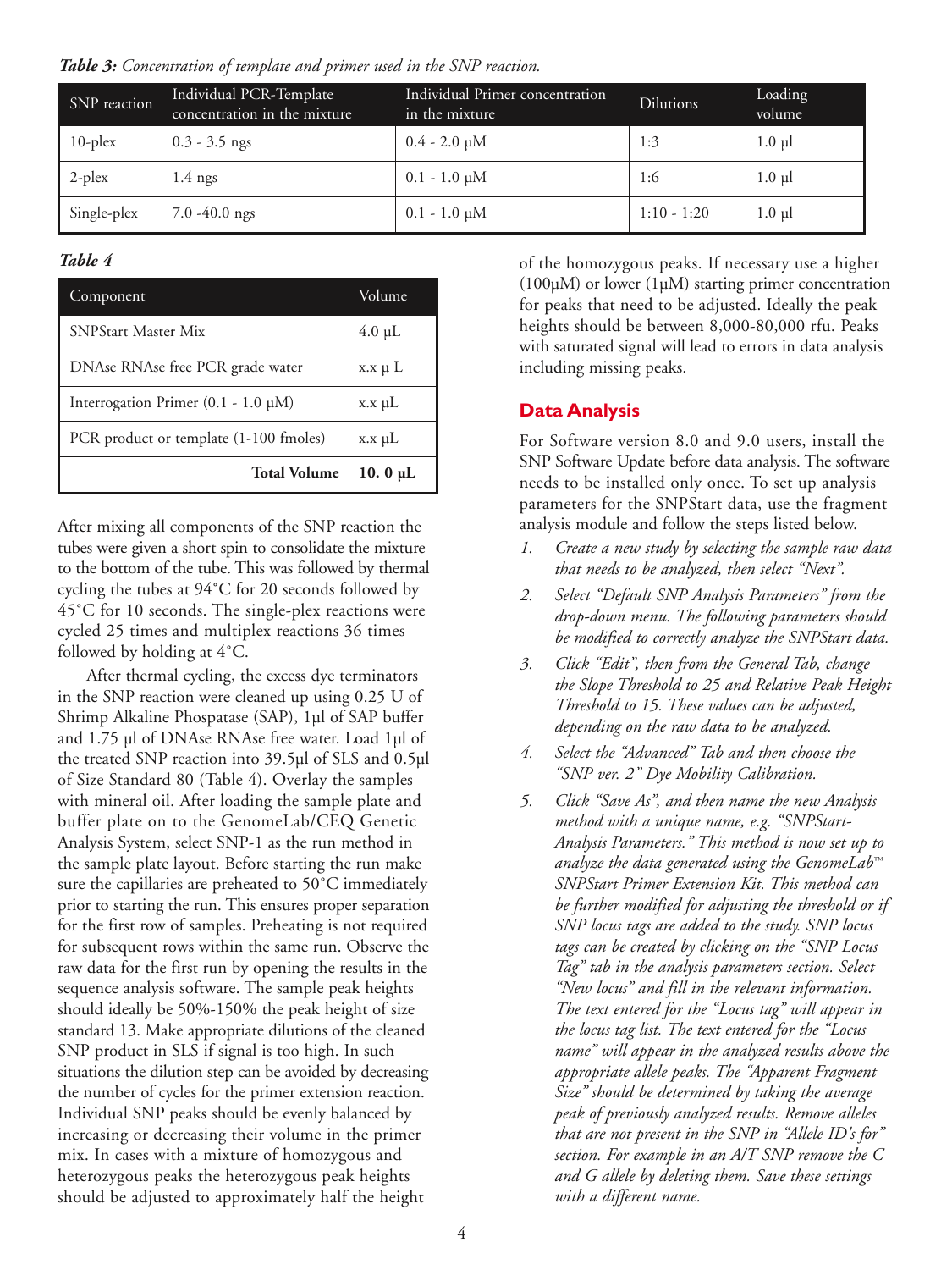Once created, the new analysis parameters will be available for subsequent projects, provided that they are in the "default" project within the same database. The parameters can also be selected for automatic analysis following each run. For frequently used parameter sets, copy and paste the new analysis parameters into the User Template Database in Data Manager to automatically populate all newly created databases with the analysis parameters.

To confirm validity of analyzed results: a) Compare the raw data with the analyzed results. b) Verify that the number of peaks (not cross-talk) is the same in raw and analyzed data. This does not take into account possible noise peaks which typically should be small. c) During a single separation, the ratio of the peak heights in the raw data within a SNP product should remain the same in the analyzed data. If there are errors in analysis due to dye matrix estimation, reanalyze the data using system dye spectra.

#### **Genome Amplification**

The amount of DNA used for testing can become a constraint for SNP applications where a large number of different SNPs are tested or in situations where very little DNA is available. Whole genome amplification provides a method to increase the amount of starting material that can be used for downstream testing. A total of 20 ng of DNA were amplified using GenomiPhi\* DNA Amplification Kit (GE Healthcare) and used to amplify eight Cystic Fibrosis mutations. An aliquot of 0.5 µl of the amplified product was used for the subsequent locus specific PCR reaction in a total volume of 10µl. After ExoSap treatment, a 0.5 µl aliquot of the PCR product was used as template in the final SNP reaction as described above. After SAP digestion, a 1.0µl of the product along with 0.5µl of SS-80 and 38.5µl of SLS was aliquoted into a well. The products were separated on the CEQ 8000 system as described above. Ideally the peaks should be within 50%-150% the peak height of size standard 13.

#### **Automated Platform**

Beckman Coulter Vidiera™ NsP Nucleic Acid Sample Preparation platform (based upon the Biomek NX platform) was used to purify genomic DNA from lymphoblastoid cell lines. This DNA was used as a template for PCR and the products obtained were subsequently used as templates for the SNP reaction.

#### **Results and Discussion**

We carried out single-plex and multiplex SNP reactions using a panel of 10 SNPs. PCR products were obtained for each individual SNP as separate reactions. Primers were designed so that none of the products exceeded 1000 bps in size. During design they were also masked for repeats using the human repeat database. PCR products were verified on a agarose gel or Agilent chip to make sure there were no artifact bands. If artifact bands were present the PCR conditions were altered to obtain a clean single band. A clean PCR product is one of the most important criteria that determines the outcome or results of the SNP reaction. The PCR products from individual reactions for a set of predetermined heterozygous individuals were mixed together in a 1:1 ratio. Similarly SNP interrogation primers (100µM conc.) were also mixed in a 1:1 ratio. From each of these mixtures, a total of 1µl each was used for the SNP reaction. The individual template concentrations in the 10-plex template mixture were in the range of 0.3 to 3.5 ng with an average of 1.2 ng. The individual primer concentrations in the 10-plex primer mixture were in the range of 0.4 to 2.0 µM with an average of 1.0 µM. As illustrated in Figure 3, balanced allele signal was obtained using 3 separate SNPs with a different heterozygote combination  $(C/A, G/T$  and  $A/T$ ).

During data analysis, a dye spectra is generated based on the raw data. Sometimes there is not enough data in an individual sample run for the software to calculate the necessary dye spectra. In such situations, a system dye spectra can be used to analyze the results.

Figure 4 shows a 2-plex reaction that was analyzed using a system dye spectra. Slope threshold and relative peak height threshold can be changed based on the assay to obtained fewer identification of nonspecific peaks. Figures 4 and 5 illustrate that if the slope threshold is increased from 30 to 90 and the relative peak height threshold is increased from 20 to 50, the shoulder peaks in the second C/A SNP are not called anymore.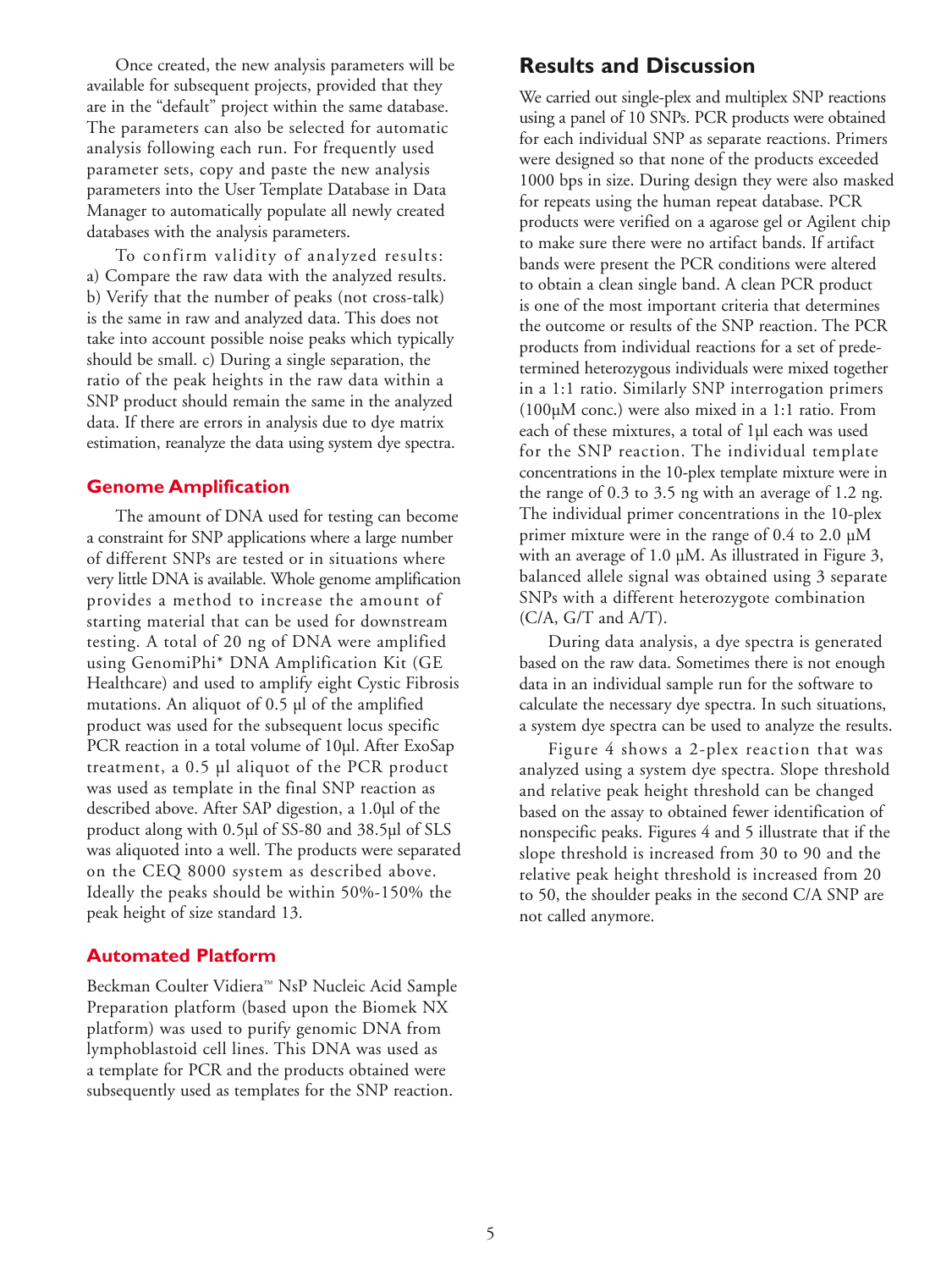PCR products were obtained for 10 different SNP's from a set of known heterozygous DNA samples. These 10 individual products were mixed and tested using a panel of 10 SNP interrogation primers. Figure 6 illustrates the data obtained from the primer extension reaction using the SNPStart master mix.

All ten loci are heterozygous and illustrate an extreme example but in fact the allele heights for each individual peak are well balanced. Using a full plate of data (96 X 10-plex), we determined the average ratio of the signal balance to be 1:1.6 (1:1 is a ideal theoretical balance). Locus sequence characteristics influence the balance for individual SNP's. Figure 6B shows the same results but locus tags were also used during analysis. Selecting only the possible genotypes and

#### *Figure 3: Single-plex SNP reactions - 3A) Heterozygous C/A alleles. 3B) Heterozygous G/T alleles-1C) Heterozygous A/T alleles.*



canceling the other bases is important during locus tag set up. For example, when setting up a C/A locus tag, remove the G and T options in the possible genotype. This also acts as a screening tool during allele assignment. This helps to filter out nonspecific peaks of the other colors. Use locus tags only in samples that actually will have those peaks. Unused locus tags will create unnecessary entries in the fragment list.

Similar multiplex panels were also tested to screen a panel of Cystic Fibrosis mutations. Two different panels were tested on different patient DNA samples. Figure 7 and Figure 8 shows the results obtained for these experiments. All four patients' DNA showed the correct genotype and mutations.

*Figure 4: Two-plex SNP reactions - both heterozygous C/G and C/A alleles.*



*The two-plex SNP data is analyzed using A slope threshold of 30 and relative height threshold of 20. Small shoulder peaks are observed for the C/A SNP. These peaks are more commonly observed in PAGE purified primers as compared to HPLC purified interrogation primers. System Dye spectra was used to analyze the data as compared to Calculated dye spectra in order to get the correct SNP allele assignments.*



*The two-plex SNP data is analyzed using A slope threshold of 90 and relative height threshold of 50. Note the shoulder peaks on the C/A SNP are not called as in Figure 4.*

*Figure 5: Two-plex SNP reactions - both heterozygous C/G and C/A alleles.*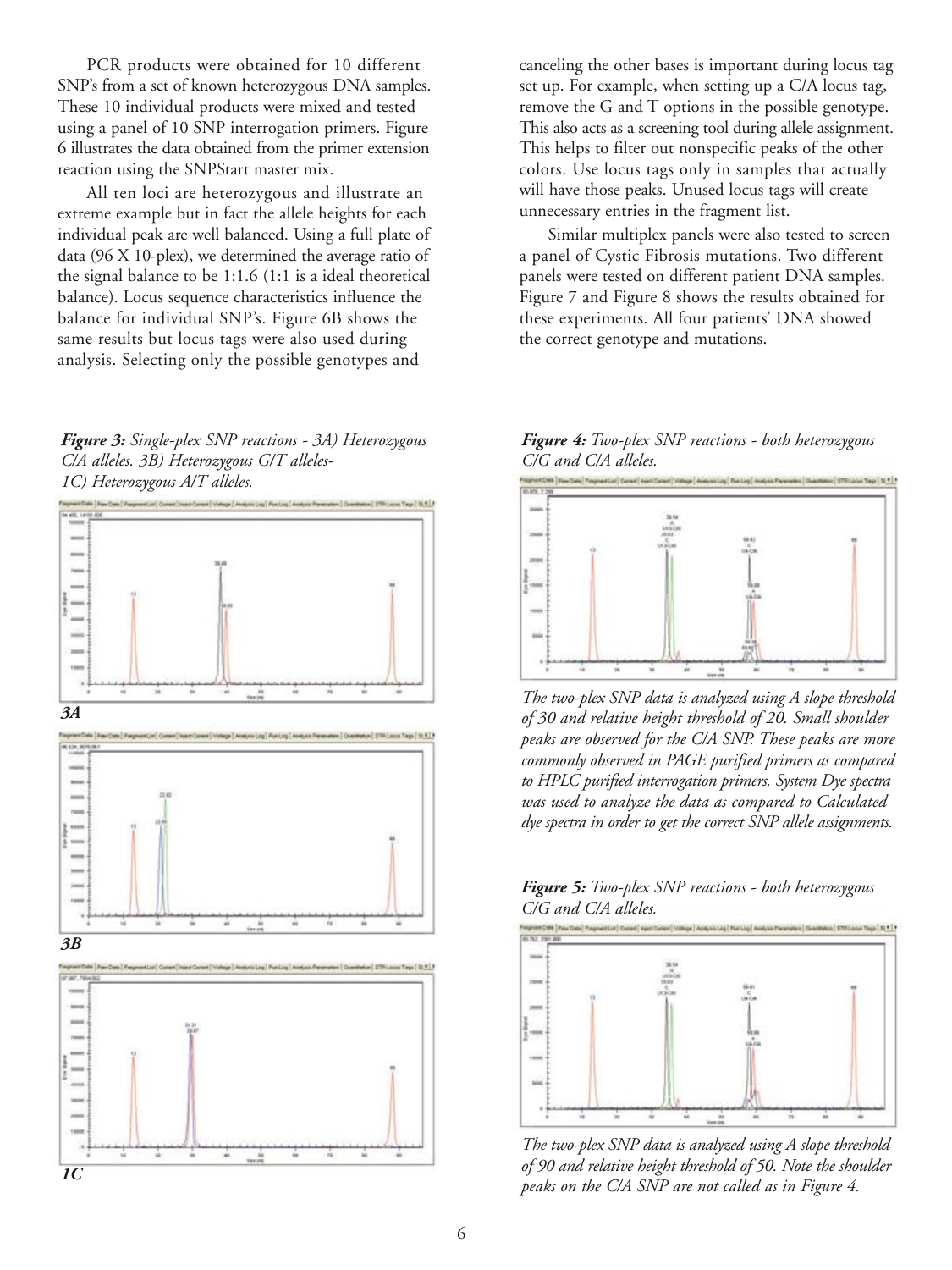*Figure 6: Ten-plex SNP reactions - All SNPs have heterozygous alleles - SNP1-G/T, SNP2-A/T, SNP3-C/G, SNP4-C/A, SNP5-C/T, SNP6-A/G, SNP7-C/A, SNP8-A/G, SNP9-C/G, SNP10-C/T. Fig 6B shows the same panel but analyzed using locus tags.*



*Figure 7: Cystic Fibrosis Mutation Panels illustrating eight mutation from patient DNA - DNA#12:Panel- A455E, G1349D, N1303K, R1162X, 2789+5G, W1282X, R117H DNA#16, #18, #21:Panel- A455E, 3849+10Kb, N1303K, DeltaF508, R1162X, 2789+5G, W1282X, R117H*





*Figure 8: 8A is an example of a Cystic Fibrosis mutation panel tested on genome-amplified DNA as source DNA for a CF individual illustrating eight mutations one showing a heterozygous R1162X mutation and the rest are homozygous alleles. 8B shows the same eight mutations, from a normal individual where all are normal homozygous alleles.*